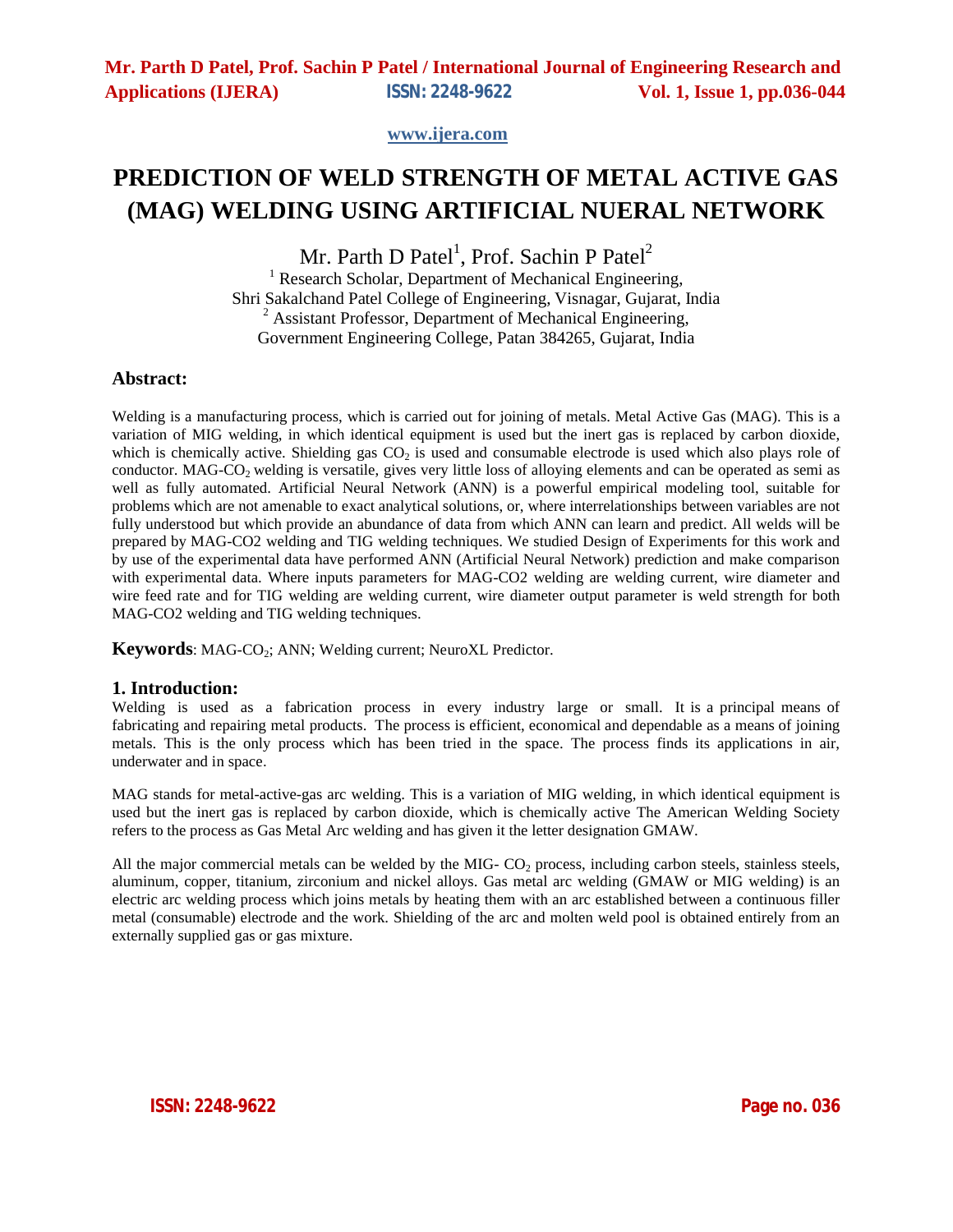### **www.ijera.com**



**Fig:1 MAG-CO<sub>2</sub>** welding arrangement

### **1.1 Statement of the problem:**

All welds will be prepared by MAG-CO2 welding technique. We studied Design of Experiments for this work and by use of the experimental data have performed ANN (Artificial Neural Network) prediction by using NeuroXL Predictor and make comparison with experimental data. Where inputs parameters for MAG-CO2 welding are welding current, wire diameter and wire feed rate weld strength for both MAG-CO2 welding technique.

### **1.2 Objective of the study:**

The objective of the project is to analyze and compare experimental data and predicted data in  $MAG-CO<sub>2</sub>$  welding technique.

### **1.3 Scope of the study:**

The welding parameter and effect of these parameter can be predict so if want to varies input the parameter can directly predict the effect of output by using the Artificial Neural Network.

### **2. Experimental set up and procedure:**

MAG-CO<sub>2</sub> welding experiment were carried out for following parameter by using Design Of Experiment (DOE) by Minitab-15 software combination for experiment were carried out.

## **2.1 Parameter and their values MAG-CO2 welding**

**Table:1** Parameter and their values MAG-CO<sub>2</sub> welding

| Sr. No. | <b>Input Parameter</b>   | <b>Value</b> |     |     |
|---------|--------------------------|--------------|-----|-----|
|         | Welding current (Amp)    | 100          | 140 | 180 |
|         | Wire Diameter(mm)        | $0.8\,$      |     |     |
|         | Wire feed rate $(m/min)$ |              |     | 4   |

## **2.2 DOE Result for MAG-CO2 welding**

**Table: 2** DOE Result for MAG-CO2 welding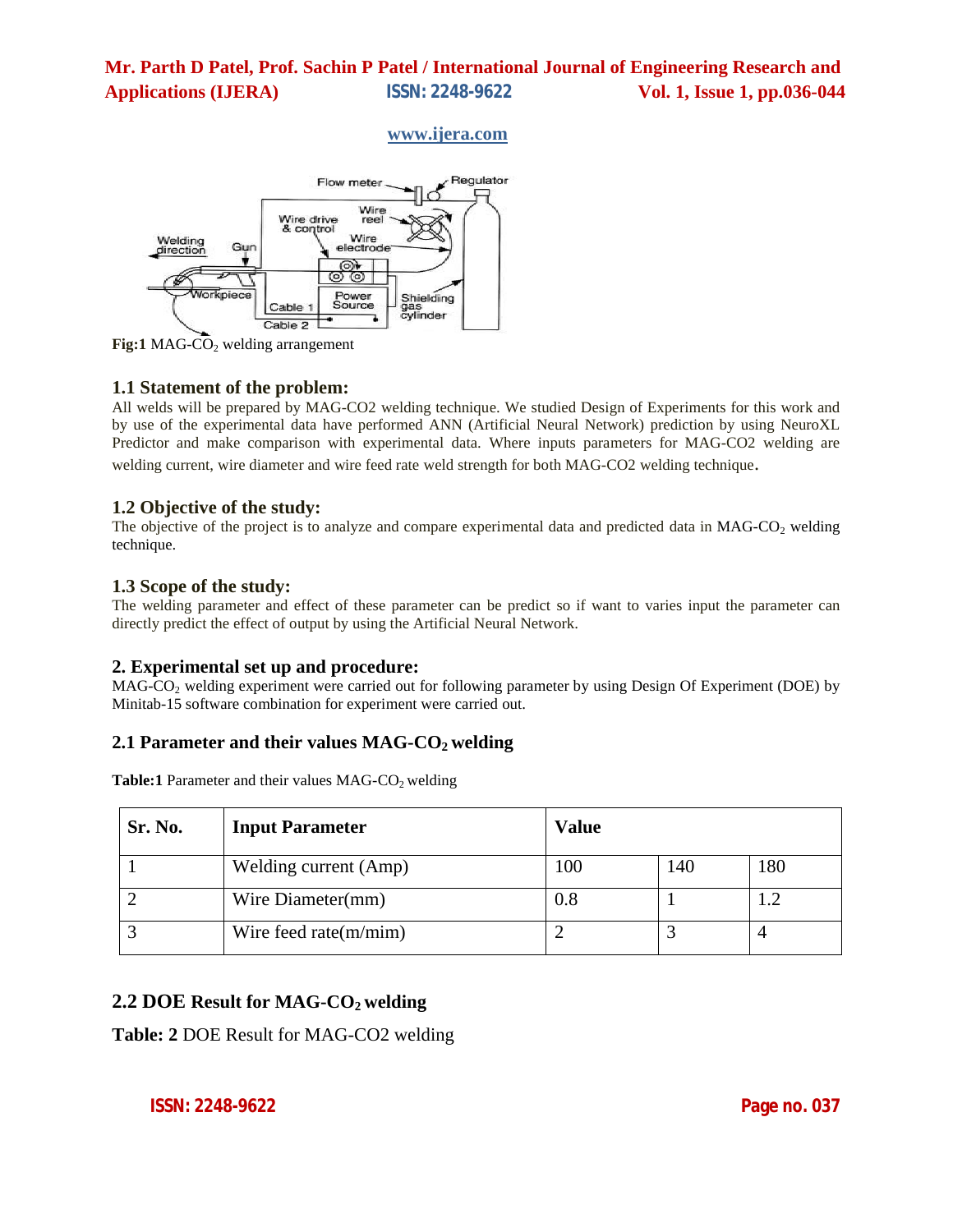| Sr No.          | <b>Welding Current</b> | <b>Wire Diameter</b> | <b>Wire Feed Rate(m/mim)</b> |
|-----------------|------------------------|----------------------|------------------------------|
|                 | In                     | In                   |                              |
|                 | Amp                    | mm                   |                              |
|                 |                        |                      |                              |
| $\overline{1}$  | 180                    | $\mathbf{1}$         | 3                            |
| $\frac{2}{3}$   | 100                    | $0.8\,$              | $\overline{3}$               |
|                 | 100                    | $\mathbf{1}$         | $\overline{4}$               |
| $\frac{4}{5}$   | 100                    | 0.8                  | $\overline{4}$               |
|                 | 100                    | 1.2                  | $\overline{2}$               |
| $\overline{6}$  | 180                    | 1.2                  | $\overline{3}$               |
| $\overline{7}$  | 180                    | 0.8                  | $\overline{3}$               |
| $\overline{8}$  | 140                    | $1.2\,$              | $\overline{2}$               |
| 9               | 140                    | 0.8                  | $\overline{4}$               |
| 10              | 140                    | 1.2                  | $\overline{4}$               |
| 11              | 100                    | $\mathbf{1}$         | $\overline{2}$               |
| 12              | 180                    | 0.8                  | $\overline{4}$               |
| 13              | 140                    | $\mathbf{1}$         | $\overline{3}$               |
| 14              | 100                    | 1.2                  | $\overline{3}$               |
| 15              | 140                    | $\mathbf{1}$         | $\overline{4}$               |
| 16              | 180                    | $\mathbf{1}$         | $\overline{4}$               |
| 17              | 140                    | 1.2                  | 3                            |
| 18              | 180                    | 1.2                  | $\overline{4}$               |
| 19              | 140                    | 0.8                  | $\overline{2}$               |
| $20\,$          | 100                    | 0.8                  | $\overline{2}$               |
| $21\,$          | 140                    | $0.8\,$              | $\overline{3}$               |
| $\overline{22}$ | 100                    | $\mathbf{1}$         | $\overline{3}$               |
| $\overline{23}$ | 100                    | 1.2                  | $\overline{4}$               |
| $\overline{24}$ | 140                    | $\mathbf{1}$         | $\overline{2}$               |
| $25\,$          | 180                    | $\mathbf{1}$         | $\overline{2}$               |
| 26              | 180                    | 1.2                  | $\overline{2}$               |
| 27              | 180                    | 0.8                  | $\overline{2}$               |

## **www.ijera.com**

Now by above combination MAG-CO<sub>2</sub> welding has been carried out and Hardness test is done and result data was found.

# **2.3 Sample Preparation:**

For 5mm double V-groove weld joint design is selected.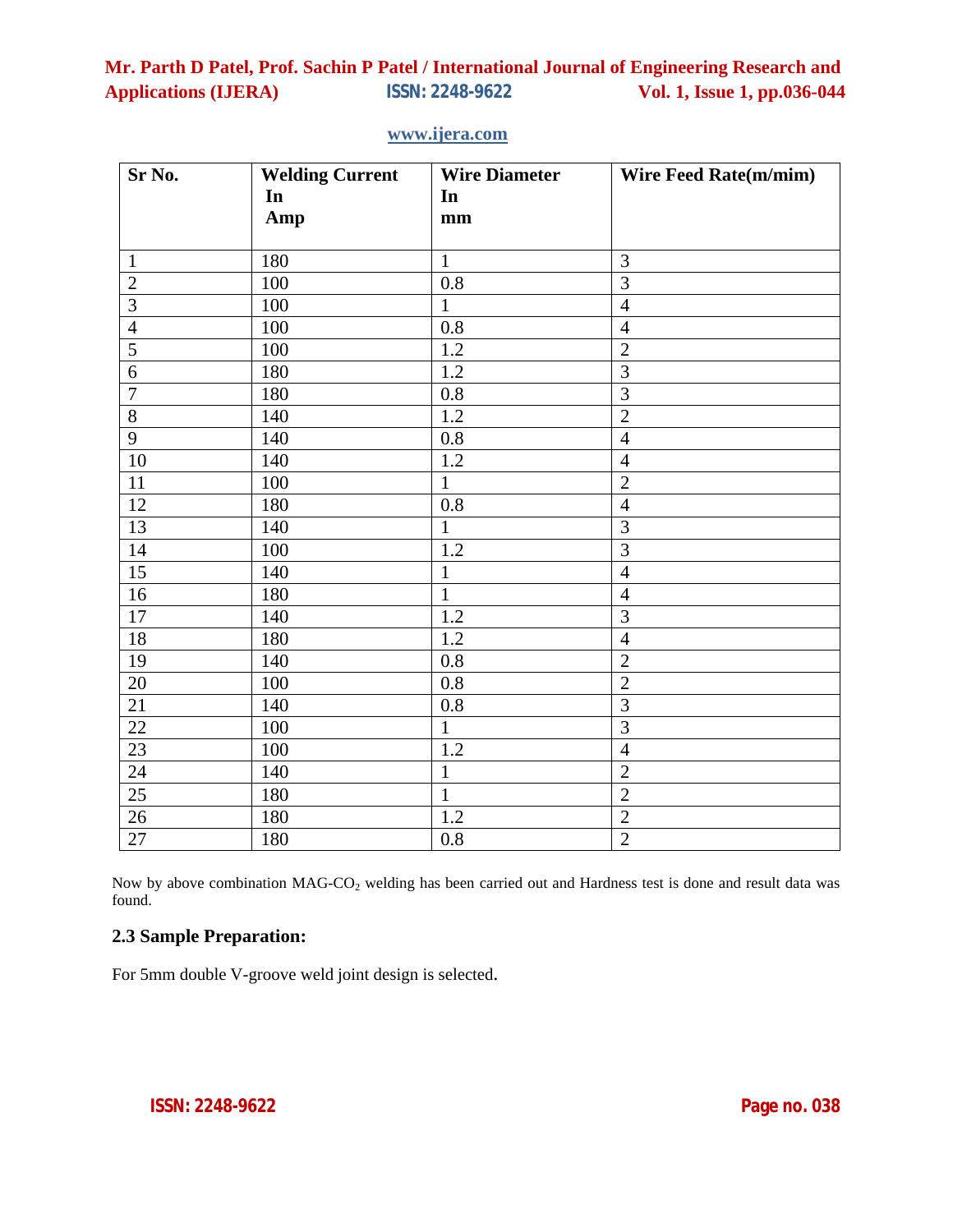### **www.ijera.com**



#### **Fig:2 Job Preparation for welding**

### **2.4 Material Selection:**

### **Base material for welding**

AISI 1020 OR C20 low carbon steel.

**Table:3** Chemical composition report of the material

| Elements $\mid$ C |       | Mn  | ື     | D     | Si    | Al    | Ni    |
|-------------------|-------|-----|-------|-------|-------|-------|-------|
| Wt $\%$           | 0.123 | 0.9 | 0.008 | 0.013 | 0.013 | 0.045 | 0.004 |

# **2.5 Power Source For MAG-CO2 welding**

ESAB make Auto K 400 THYRISTORISED MIG/MAG power source have been used. For MAG-CO<sub>2</sub> welding constant voltage power source is used.



**Fig:3** Welding machine arrangement

 $MAG-CO<sub>2</sub>$  welding machines specifications are as-

Make-ESAB; Code-AUTO K 400; Volatge-17-34 volts; Curent-100-350 Amp; DCEP; Standard-AWS/SFA 5.18: ER 70 S-6-Mild steel copper coated.

**Welding torch**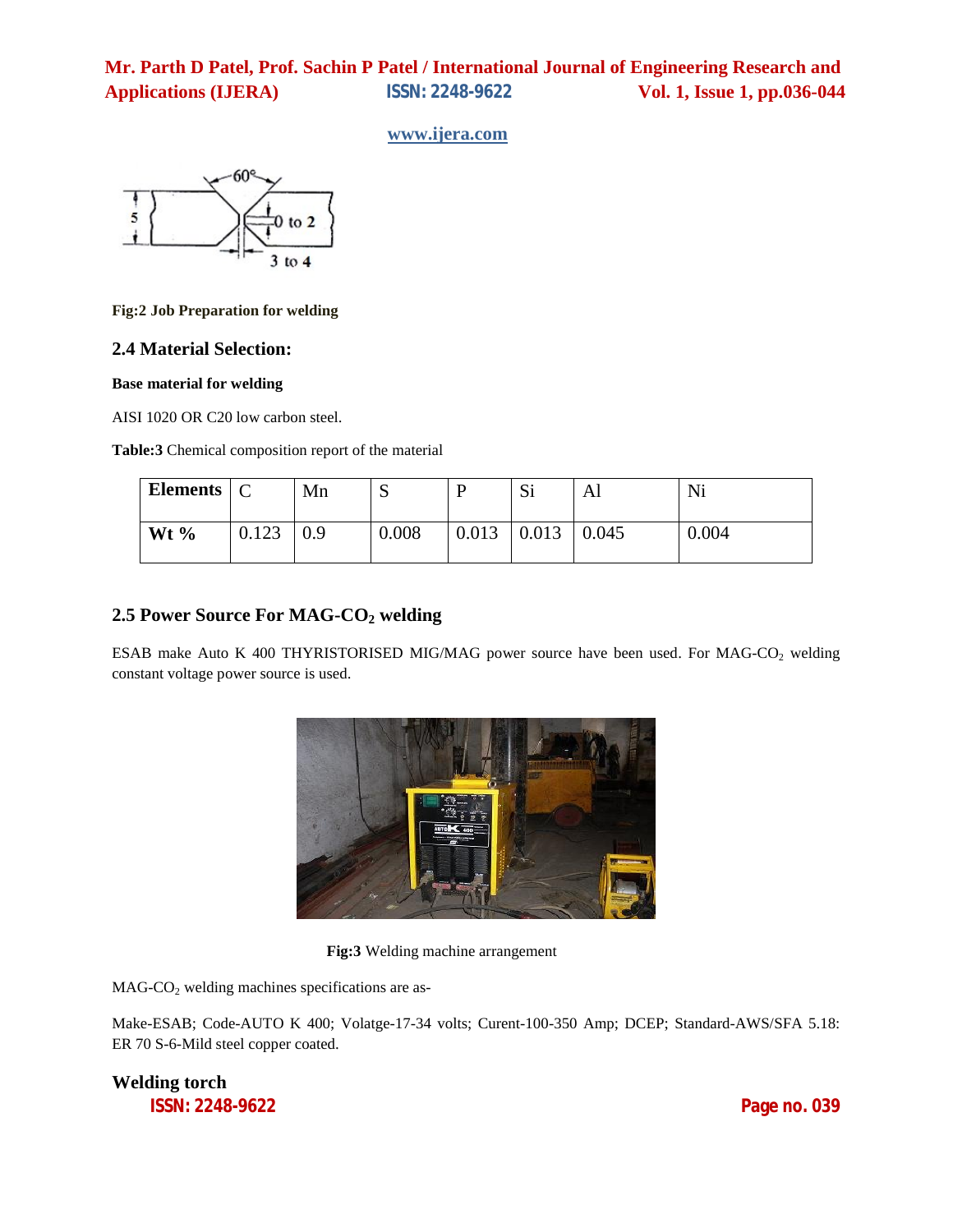### **www.ijera.com**

12 watt, 275 Amps; Forced Air cooled cooling system; Make: ESAB,

### **Wire feeder**

Wire Feeder type Servo-I; Drive system – DC motor; Length, m (Standard) – 5

### **Welding electrode**

Standard-AWS/SFA 5.18: ER 70 S-6-Mild steel copper coated.

After completion of experiment by using NeuroXL Predictor software the Hardness for each workpiece is predicted by software and change in experimental hardness and predicted hardness is compared.

### **3 RESULT AND DISCUSTION FOR MAG-CO2 WELDING**

The Following table shows comparison of experimental hardness and predicted hardness.

#### **Table:4 Experimental and Predicted result for MAG-CO2 WELDING**

| <b>Sr</b>      | <b>Current</b> | <b>Wire</b>           | <b>Wire</b><br>Feed | Experimental   Predicted |          | %      |
|----------------|----------------|-----------------------|---------------------|--------------------------|----------|--------|
| No.            | in Amp         | <b>Diameter</b><br>In | Rate(m/min)         | Weld                     | Weld     | Change |
|                |                | mm                    |                     | Hardness                 | Hardness | Error  |
|                |                |                       |                     | (BHN)                    | (BHN)    |        |
| $\mathbf{1}$   | 180            | $\mathbf{1}$          | 3                   | 144                      | 140.69   | 2.30   |
| $\overline{2}$ | 100            | 0.8                   | 3                   | 120                      | 111.64   | 6.97   |
| $\overline{3}$ | 100            | $\mathbf{1}$          | $\overline{4}$      | 110                      | 112.24   | 2.04   |
| $\overline{4}$ | 100            | 0.8                   | $\overline{4}$      | 112                      | 114.00   | 1.79   |
| 5              | 100            | 1.2                   | $\overline{2}$      | 111                      | 109.70   | 1.17   |
| 6              | 180            | 1.2                   | 3                   | 141                      | 141.22   | 0.15   |
| $\overline{7}$ | 180            | 0.8                   | 3                   | 139                      | 139.91   | 0.65   |
| 8              | 140            | 1.2                   | $\overline{2}$      | 138                      | 137.01   | 0.72   |
| 9              | 140            | 0.8                   | $\overline{4}$      | 132                      | 129.27   | 2.07   |
| 10             | 140            | 1.2                   | $\overline{4}$      | 137                      | 134.85   | 1.57   |
| 11             | 100            | $\mathbf{1}$          | $\overline{2}$      | 108                      | 109.91   | 1.77   |
| 12             | 180            | 0.8                   | $\overline{4}$      | 142                      | 140.47   | 1.08   |
| 13             | 140            | 1                     | 3                   | 135                      | 133.23   | 1.31   |
| 14             | 100            | 1.2                   | 3                   | 110                      | 109.57   | 0.39   |
| 15             | 140            | $\mathbf{1}$          | $\overline{4}$      | 132                      | 132.07   | 0.05   |
| 16             | 180            | $\mathbf{1}$          | $\overline{4}$      | 140                      | 141.50   | 1.07   |
| 17             | 140            | 1.2                   | 3                   | 134                      | 135.67   | 1.25   |
| 18             | 180            | 1.2                   | $\overline{4}$      | 142                      | 142.16   | 0.11   |
| 19             | 140            | 0.8                   | $\overline{2}$      | 138                      | 132.86   | 3.73   |
| 20             | 100            | 0.8                   | $\overline{2}$      | 108                      | 110.69   | 2.49   |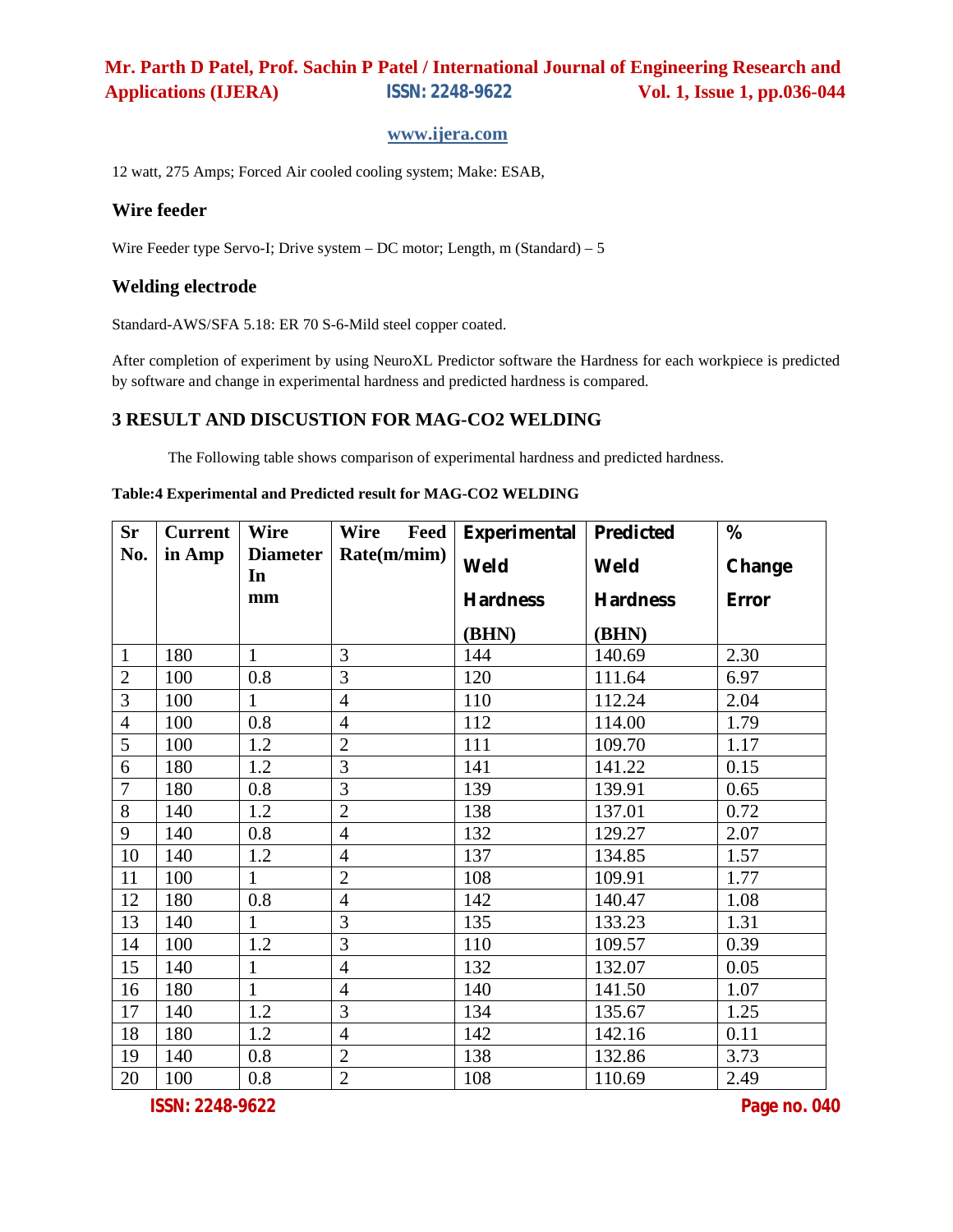| 21 | 140 | 0.8 | Ć              | 124 | 130.19 | 4.99 |
|----|-----|-----|----------------|-----|--------|------|
| 22 | 100 |     | ⌒<br>3         | 110 | 110.37 | 0.33 |
| 23 | 100 | 1.2 | $\overline{4}$ | 112 | 110.79 | 1.08 |
| 24 | 140 |     | 2              | 134 | 135.39 | 1.04 |
| 25 | 180 |     | ∠              | 138 | 140.41 | 1.75 |
| 26 | 180 | 1.2 | ∠              | 142 | 140.86 | 0.80 |
| 27 | 180 | 0.8 | ◠<br>∠         | 140 | 139.80 | 0.14 |

### **www.ijera.com**

Using Above data graph shown in fig is plotted by Minitab-15 software



**Graph: 1** Actual Weld Hardness, Predicted Weld Hardness v/s No. Of Experiment

Percentage change of error comes within allowable limit hence here we assume allowable margin is 5 %. The only exception is reading no:2 the percentage change of error is 6.97 % which may be due to error in experiment.



**Graph: 2 Welding current V/S Weld hardness at feed rate 2 for different wire diameter**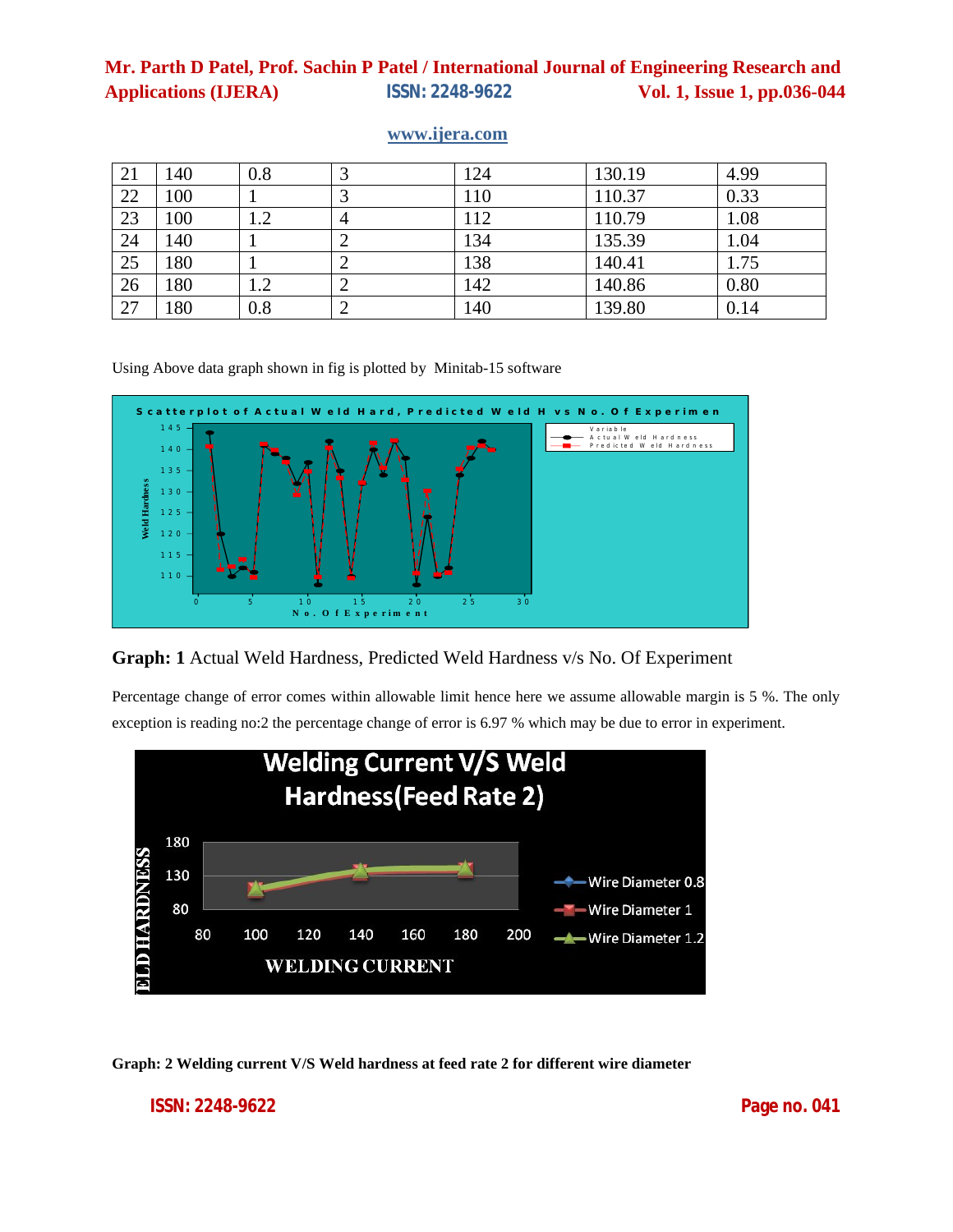### **www.ijera.com**

From the above graph it can be seen that as the welding current increase, weld strength will be increased at Wire Diameter of Electrode and is highest for Wire Diameter 1.2 mm. at Feed Rate 2 mm/mim.



### **Graph: 3 Welding current V/S Weld hardness at feed rate 3 for different wire diameter**

From the above graph it can be seen that as the welding current increase, weld strength will be increased at Wire Diameter of Electrode and is highest for Wire Diameter 1 mm. at Feed Rate 3 mm/mim.



#### **Graph: 4 Welding current V/S Weld hardness at feed rate 4 for different wire diameter**

From the above graph it can be seen that as the welding current increase, weld strength will be increased at Wire Diameter of Electrode and is highest for Wire Diameter 1.2 mm. at Feed Rate 4 mm/mim.

### **4 Conclusion:**

With the above studies of MAG-CO<sub>2</sub> welding technique and their test reports, conclusion can be drawn as follows:

 Welding Current has great impact on Hardness of Weld joint but other parameter like wire diameter of electrode and wire feed rate of electrode also play role in Weld Hardness.

The tool use in this work NeuroXL Predictor proves as very handy tool for Different Welding Technique.

 The Artificial Neural Network has shown its effectiveness as a tool to predict various parameters in both  $MAG-CO<sub>2</sub>$  and TIG welding technique.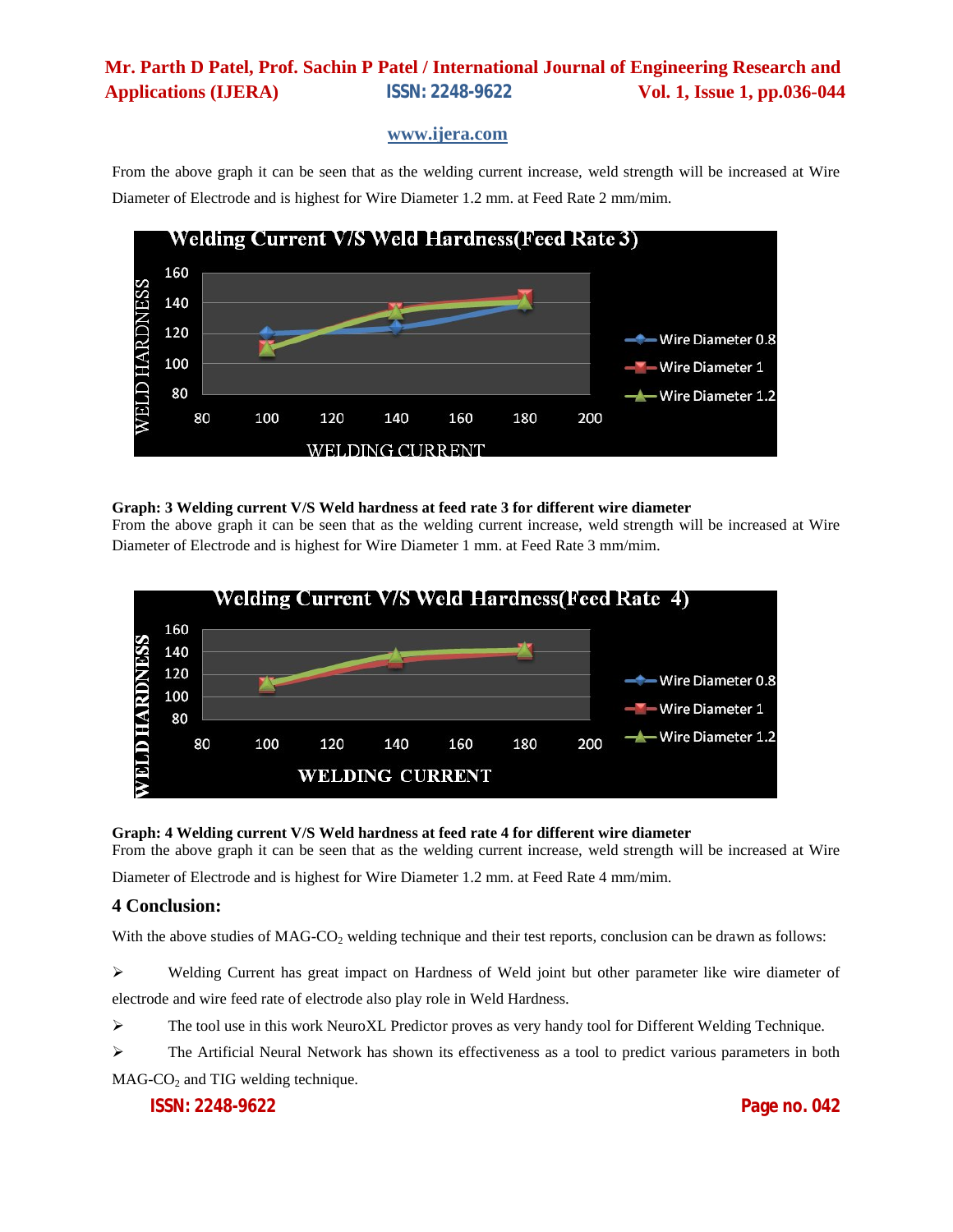#### **www.ijera.com**

### **5 References:**

1. Sukhomay Pal, Surja K. Pal, Arun K. Sumantaray, "Artificial Neural Network modeling of weld joint strength prediction of a pulsed metal inert gas welding process using arc signal", Journal of Materials Processing Technology Vol.202 Page: 464-474,2008.

2. Parikhit Dutta, Dilip Kumar Pratihar, "Modeling of TIG welding process using conventional Regration Analysis and Neural Network based approaches", Journal of Materials Processing Technology, Vol. 184 Page: 56- 68,2007.

3. G.L. Dutta, D.S.Nagesh, "Genetic Algorithm for optimization of welding variables for height to width ratio and application of ANN for prediction of bead geometry for TIG welding process", Applied Soft Computing, Vol. 10 Page: 897-907,2010.

4. P. K. Palani, N. Murugan, ": Development of mathematical models for prediction of weld bead geometry in cladding by flux cored arc welding", International Journal for Advances in Manufacturing Technology, Vol. 30 Page: 669–676, 2006.

5. P. K. Giridharan, N. Murugan, "Optimization of pulsed GTA welding process parameters for the welding of AISI 304L stainless steel sheets", Vol. 40 Page: 478–489, 2009.

6. Bappa Acherjee, Subrata Mondal, Bipan Tudu, Dipten Misra, "Application of artificial neural network for predicting weld quality in laser transmission welding of thermoplastics", Applied Soft Computing ,Accepted Manuscript, 2010.

7. Oscar Martin, Pilar De Tiedra , Manuel Lopez , Manuel San-Juan, Cristina Garcia, Fernando Martin, Yolanda Blanco, "Quality prediction of resistance spot welding joints of 304 austenitic stainless steel", Vol. 30 Page: 68–77, 2009.

8. Oscar Martin , Manuel Lopez, Fernando Martin, "Artificial neural networks for quality control by ultrasonic testing in resistance spot welding", Journal of Materials Processing Technology, Vol. 183 Page: 226–233, 2007,

9. P. Srinivasa Rao, O. P. Gupta, S. S. N. Murty, A. B. Koteswara Rao, "Effect of process parameters and mathematical model for the prediction of bead geometry in pulsed GMA welding", International Journal for Advances in Manufacturing Technology, Vol. 45 Page: 496–505, 2009.

10. K.M. Tay And C. Butler, "Modeling and optimizing of a MIG welding process—a case study using experimental designs and neural networks", Quality And Reliability Engineering International, Vol. 13 Page: 61–70, 1997.

11. Hakan Ates, "Prediction of gas metal arc welding parameters based on artificial neural networks", Materials and Design, Vol. 28 Pages: 2015–2023, 2007.